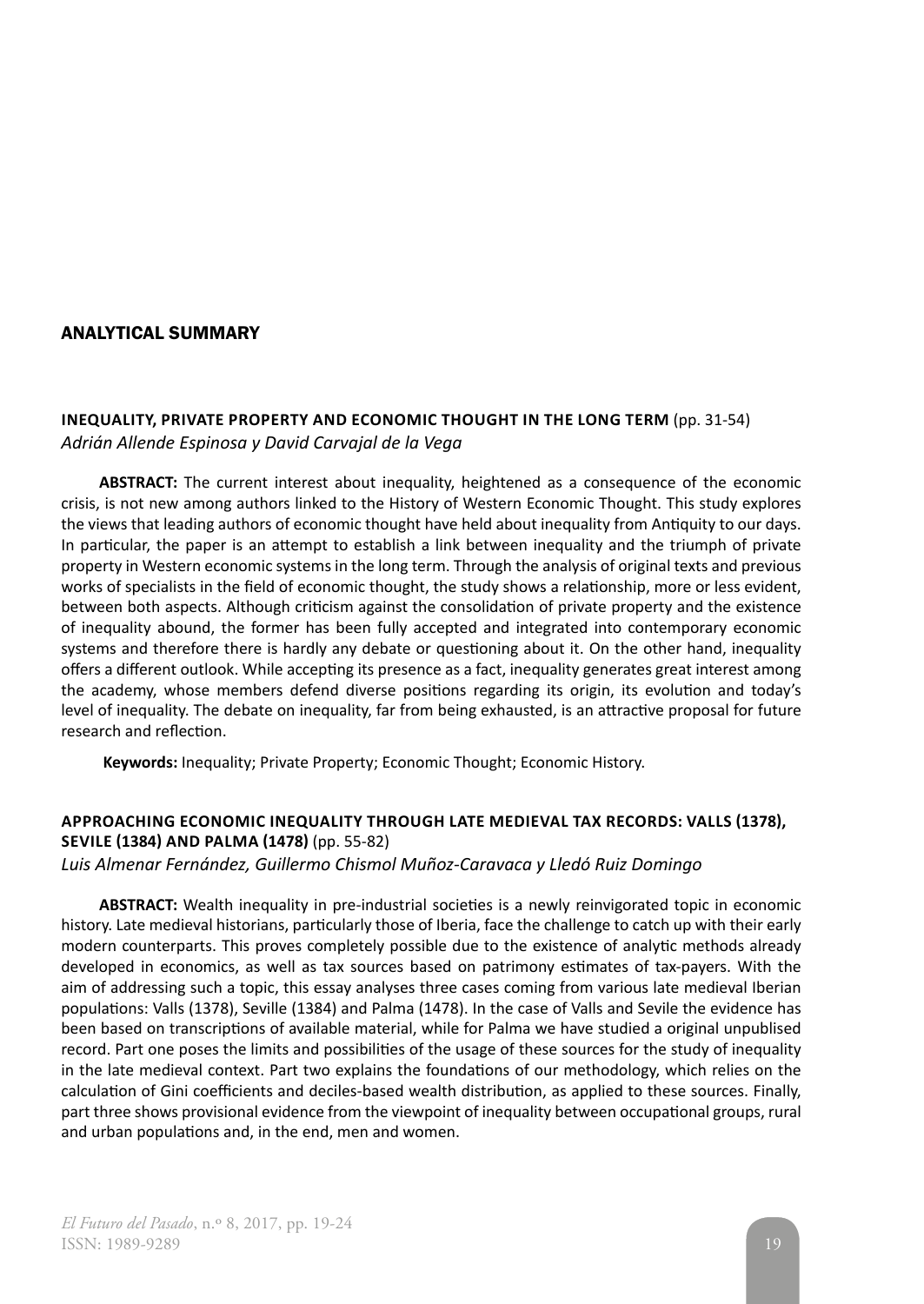#### **Keywords:** economic inequality; tax sources; Iberia; Later Middle Ages.

# **THE MUSEUM: AN EDUCATIONAL SPACE FOR SOCIAL EQUALITY. THE PIONEER CASE OF THE NATIONAL PEDAGOGIC MUSEUM IN SPAIN (1882-1941)** (pp. 83-120)

*Javier Mateo de Castro*

**abstract:** This research analyses the National Pedagogic Museum's role in the redefinition of both the museum model and the Spanish education model. The importance of this institution resides in the conviction held by museum employees, members of the *Institución Libre de Enseñanza*, regarding the significance of education in the transition to a more equitable social system. Building upon this hypothesis, the objectives of this research are, firstly, to define the conceptual basis that gave life to this museum and its operation; secondly, to describe the transformation of the museum model that these postulates implied; and lastly, to study some of the Museum's museographic proposals intended to promote equality through education. The research methodology consists in an ordered deductive process. From the starting point of a theoretical framework analysing the role of education in achieving equality and the state of Spanish education in the context of that moment, institutional members' postulates are related to the museum's overall design, producing an analysis of their impact through a study of two specific cases: those of the embroidery works exhibitions celebrated in 1913 and in 1915. Source materials include some writings of museum director Manuel Bartolomé Cossío, as well as numerous references from the field of museology. The current importance of education as proper to the museum's role is evidence of the historical pertinence of the aspects discussed herein, becoming the principal conclusion hereof.

**Keywords:** Social equality; Museums; Education; Institución Libre de Enseñanza.

# **'NAM GENERATION. VIETNAM VETERANS: YOUTH, SOCIAL INEQUALITY AND DEMOVILIZATION CULTURE IN THE UNITED STATES** (pp. 121-146)

*Albert Soler Ruda*

**ABSTRACT:** This paper turns around the construction of the war veteran culture, taking the example of the Vietnam War soldiers and veterans, based on the idea that this is a product of the social inequality and cultural context of the 60's. The Vietnam War is known as the unpopular war par excellence, a demoralizing counter-insurgency war fought by drafted teenagers of working class and minorities that originated very visible physiological scarfs between the troops, and at the same time, generated an incredible wave of working-class resistance, mutiny and indiscipline inside the army.

**Keywords:** Vietnam War; Veterans; Social reinsertion; Working-class; Veterans Administration.

# **EVOLUTION OF THE WELFARE STATE FROM A GENDER PERSPECTIVE. ¿A GENEALOGY OF EXPROPRIATION?** (pp. 147-195)

*Jezabel Lucas-García y Siro Bayón-Calvo*

**ABSTRACT:** Coverage of population social needs has been implemented in various types throughout the history of modern states. However, welfare state has not developed strategies in order to assure the equal access to rights between men and women. Issues like reproductive work, subsidiarity from labour market, or the unequal degree of demercantilization have been subordinated to other topics.

In this article, we try to analyse the genealogy of welfare state from a gender perspective. We study the criticisms introduced by feminist theories. In order to do this, we describe an historical approximation that bear in mind the perspectives that analyses the evolution of women vindication movements within the field of social welfare promotion. Furthermore, we present data related to the feminists' approaches that endorses their arguments and discourses.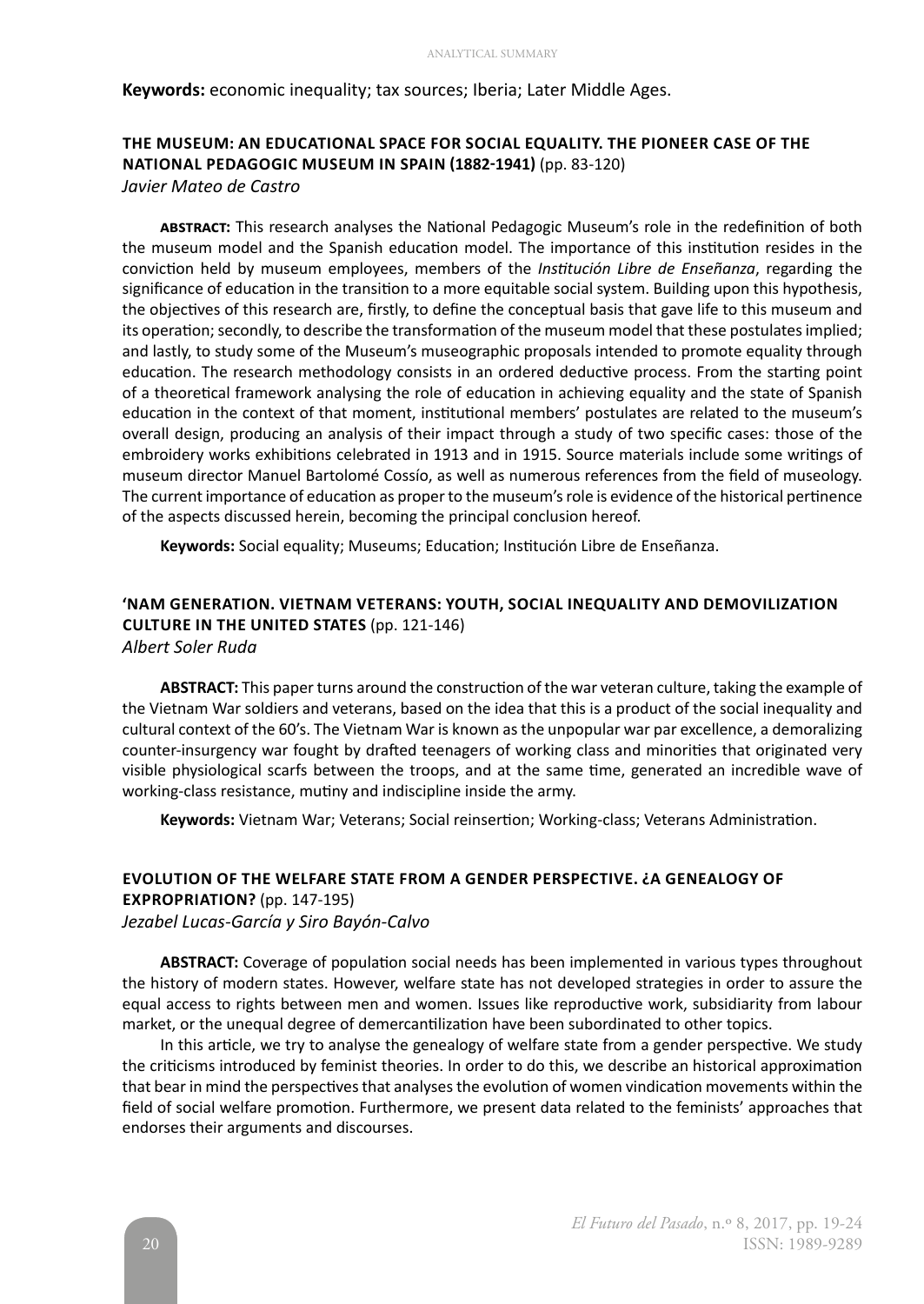Thus, these elements allow us to explore a reflection about the concept of expropriation of welfare. In this sense, those who have contributed to the supply of social care (mainly women) may have been devoid of protection, and that would be in favour of the promotion and improvement of welfare of those who have been protected from their position in the labour market.

*Keywords:* Welfare state; social policy; feminist theory; social action.

### **A REAL LIFE OF ITS OWN DIMENSION: MYTHICAL SPACE-TIME AND ITS RELATIONSHIP WITH THE HISTORICAL CONSTRUCTION** (pp. 199-210)

#### *Julio López Saco*

**ABSTRACT:** The space of the myth is revealed as significant imager. The human being is able to emotionally relate to the world. It is an imaginary, cross-cultural and implicative space (not cumulative as the history), and possesses a reality experienced an existential dimension. Naturally, is independent of the space geographical and of the contemplated by the physical. The space mythical is plural: are spaces qualitatively similar, not intended, but if experienced. In the form of isolated cells they interrelate, however, each other. The mythical time, for its part, is pristine and foundational. It is a not explanatory temporality based simultaneities, which is do this, because at the time that the myth is told it is current and is carried out, in a sort of total-temporal permanence. Therefore not be you may qualify of duration, but as an update.

**Keywords:** myth; space; time; simultaneity; imagination.

### **THE HISTORICITY OF MARK 7:31** (pp. 211-220)

#### *Alberto González García*

**ABSTRACT:** This paper aims to demonstrate the feasibility of the route taken by Jesus as described by Mark 7:31, showing that there is nothing historically impossible, or even strange, in departing from the highlands of Lebanon to the coast of Sidon, going from here to the south by the Via Maris, reaching Scythopolis, and then turning north back to Gennesaret, along the course of the River Jordan, avoiding delays in crossing the hills of Galilea, against the of some author.

**Keywords:** Gospel of Mark; New Testament; historicity.

### **WHAT CAN CLIMATE PROVIDE TO HISTORY? THE MEDIEVAL WARM PERIOD IN THE ALMORAVID AND ALMOHAD MAGHREB** (pp. 221-266) *Antonio Vicente Frey Sánchez*

**ABSTRACT:** In the first half of the eleventh century born in Western Africa the Almoravid phenomenon, which occupied the entire Maghreb al-Aqsa, and appeared in al-Andalus. In a hundred years he was replaced by the Almohad, the other great political-religious movement, which was extinguished during the 13 century. Both political processes have been studied as phenomena of religious renewal component, which spurred its expansion. It is remarkable that the Almoravid pre-expansion time coincide with the greatest influence of Medieval Warm Period in the Sahel, while the Almohad disintegration is placed on dates coinciding with the climate crisis in 13th century. This paper analyzes the links that this weather event may have with these two historical processes.

**Keywords:** Almoravids; Almohads; Medieval Warm Period; Maghreb; al-Andalus.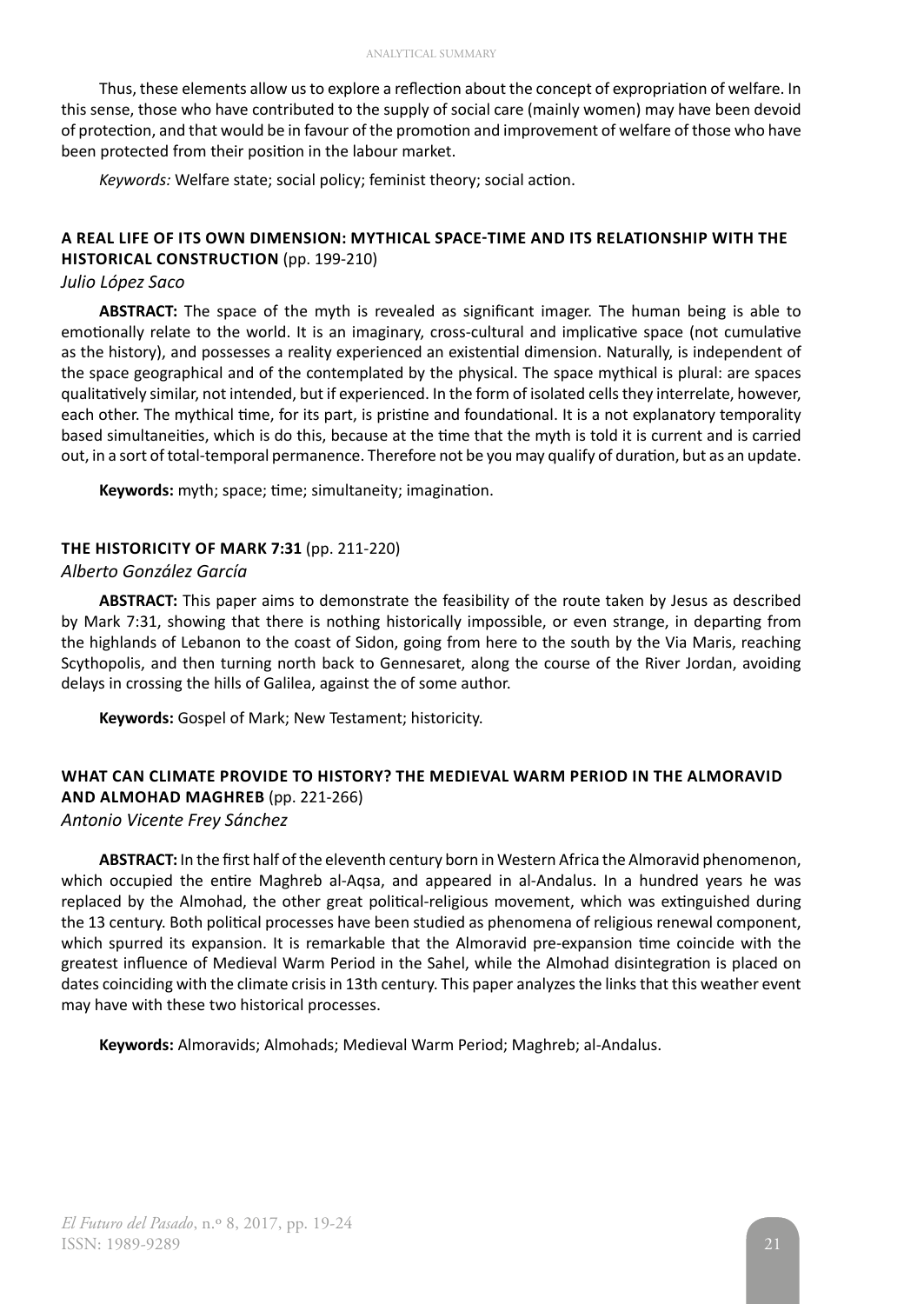## **OBSERVATIONS ON DAILY LIFE IN THE COMMUNAL TOWN OF LEOPOLI-CENCELLE** (pp. 267-296) *Giorgia Maria Annoscia*

**ABSTRACT:** The civitas of Leopoli-Cencelle, founded by Pope Leo IV (9th cent.), is located in the Tolfa Mountains on the northern edge of the Province of Rome. The site has been the object of archaeological research directed by the Department of Medieval Archaeology at La Sapienza University of Rome. The paper focuses on the analysis of about thirty agricultural artefacts (hoes, sickles, billhooks and axes) originating from stratigraphic contexts corresponding to the town's communal facies (13th-14th cent.). The interpretation of the material properties of these tools, resulting from a synthesis of data from written sources, iconography, science applied to archaeology and the artefacts' contexts of recovery, allowed us to shed light on several social aspects of the agricultural production cycle at Leopoli.

**Keywords:** Leopoli-Cencelle; Medieval Archeology; Agriculture; Farming tools; Iron.

# **THE AMARU LIKE EMBLEM OF THE INCAS OF CUSCO (16TH - 17TH CENTURY)** (pp. 297-327) *Margarita E. Gentile*

**ABSTRACT:** This article brings to the Andean studies of convergence of pre-Hispanic and European beliefs the study and analysis of two cases, their continuity and adaptation in space and time. The central theme is the eastern border of the Andes during Tahuantinsuyu, represented by the boas that populated that region. The constant attempts to alleviate the cataclysms, which were believed to have produced with their movements, date back several centuries before Pachacutec re-founded Cusco and the success of the technologies implemented each time (Chavin, Tiwanaku, Inka and its epigones) left their mark on the Pre-Hispanic time line.

**Keywords:** Incas; Amaru; Tahuantinsuyu; Earthquakes; Heraldry; Semiology.

### **A ROOF TILE FROM 1678 FOUND IN CALASPARRA (MURCIA) AS AN ABIDING MEDIUM OF WRITING** (pp. 329-346) *David Martínez Chico*

**Abstract:** Analysis of a red clay roof tile which bears an heretofore unknown inscription of the late 'procesal' script style and humanistic characters along with the date 1678, marking its exact year of manufacture. This tile was found on the roof of an old barn structure in ruins, located on 'Horno de Calasparra' Street (Murcia), before its demolition. We will also point out some of the more significant aspects of the historic profession of tile making, which has all but disappeared.

**Keywords:** Ethnography and Social History; Calasparra; Roof tile; Mud; Writing; Palaeography.

# **«UNA MESA PARA COMER Y CENAR EN LA CAMA». A VERY EXCLUSIVE REFINEMENT OF THE EIGHTEENTH CENTURY IN BURGOS** (pp. 347-373)

#### *Francisco J. Sanz de la Higuera*

**ABSTRACT:** In 5.6 % of the probate inventories collected for the city of Burgos as regards the eighteenth century a household item appears, «A table for lunch and dinner in bed» –also sometimes described as «A pine table to write in bed»–, associated especially to ecclesiastical household –appeared, in fact, in 12.7 % of the documents of the clergy–. In these pages several questions, are answered working hypotheses in fast. What socio-professional categories are those pieces? Did they evolve throughout the eighteenth century? Why especially among the clergy? This is a test parameter in the core of the micro-history of material culture that allows us to dive into the intimacies of Burgos households of the eighteenth century in order to clarify on unknown aspects of the everyday life and the most isolated parts of their existence.

**Keyworks:** Table for lunch and dinner in bed; Clergy; Burgos; Eighteenth Century.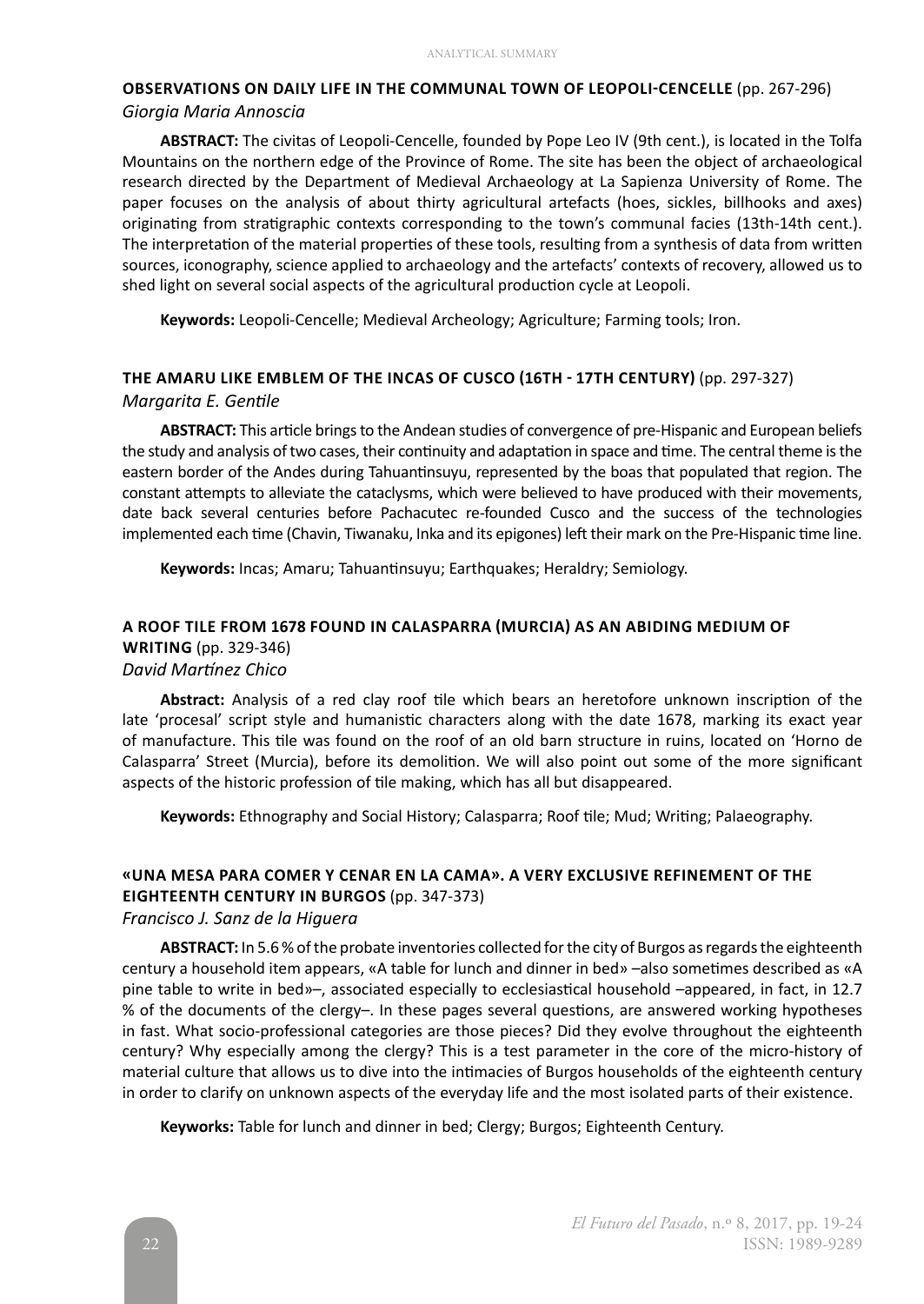### **THE POSITIONING OF THE MAGAZINE EL RENACIMIENTO (1847) IN THE ARCHITECTURAL DEBATE BETWEEN CLASSICISM AND ROMANTICISM IN THE SPAIN OF ISABEL II** (pp. 375-398) *María Victoria Álvarez Rodríguez*

**ABSTRACT:** 19th century Europe saw the emergence of one of the most originals contributions to the field of the contemporary art historiography: the magazines in which the study of Fine Arts was addressed from a quite far perspective from the characteristic seriousness of the academies. The Spanish case was no exception in this regard, although it had to wait until the reign of Isabel II (1806-1878) for the newly won freedom of the press allowed the emergence of such publications. In some cases they were closely related to the defense of romantic ideals, while others were intended to serve as entertainment to the general public without committing to any ideology. Among the most interesting magazines that saw the light during the reign of Isabel II, *El Renacimiento* (1847) has a special significance for its preciousness and the seriousness with which tried the artistic question. In this study we will focus on the analysis of articles published in it on the debate between classicism and romanticism that was taking place in Spain at the time, comparing the views of their authors in this regard and the reasons for their different positionings.

**Keywords:** Art press; Art historiography; 19th century; Architecture; Spain.

### **FROM SUBJECTS TO CITIZENS. THE EMERGENCE OF NEW ELECTORAL PRACTICES IN MADRID 1868**  (pp. 399-443) *Santiago de Miguel Salanova*

**ABSTRACT:** This article oversees the importance that the Revolution of 1868 in Spain had on the emergence of new political and electoral practices through a study case: the municipal elections held in December of that year in Madrid. That was the first time in which the inhabitants of the city elected democratically their representatives in the City Council, after the adoption of universal male suffrage. Drawing on an unpublished documentation files (proceedings of the City Council of Madrid in 1868 and of the aforementioned local elections), our purpose is to analyse the process of learning of the new electoral law by the population of this city. Within this framework, we will identify the main weaknesses of the newly electoral system, visible in the complex technical organization of the elections and the scattered panorama in voting trends, more inclined to favour the local candidates in order to the political and social prestige accumulated during the revolutionary process.

**Keywords:** Revolution of 1868; universal suffrage; Madrid; local elections.

### **MUSIC, CULTURE AND SOCIETY IN THE LOCAL CONTEXT: THE CASE OF ANDÚJAR THROUGH THE WEEKLY NEWSPAPER EL GUADALQUIVIR (1907-1917)** (pp. 445-471) *Consuelo Pérez Colodrero*

**ABSTRACT:** This paper participates from the objectives and methodology proposed by RIPM (*Répertoire International de la Presse Musicale*) and thus studies the musical life of Andújar, an Andalusian city, between 1907 and 1917 through one of its most relevant periodicals, *El Guadalquivir*, a conservative weekly newspaper oriented to information and entertainment. Within the ideological line of the studied journal, the results obtained suggest that musical life was clearly related (a) to the political, social and economic situation of the city and (b) to a series of private entities and figures of the local high-bourgeoisie, whose activities were soon enriched and complemented by those deployed around the cinematograph and the music bands, which had a deeper popular impact.

**Keywords:** music; culture; contemporary society; local press; Andújar; 20th century.